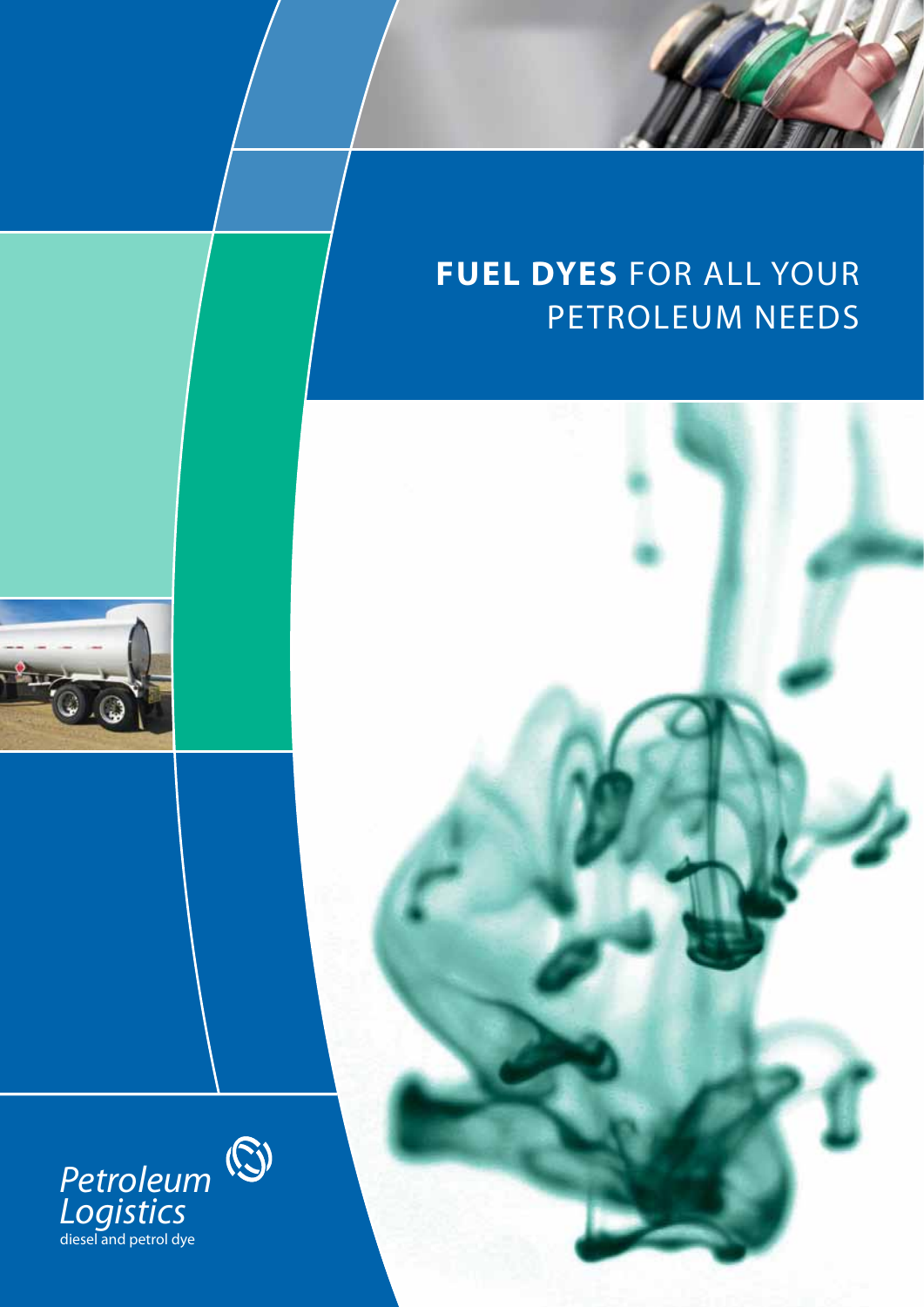# *Fuel dyes for all your petroleum needs*

Petroleum Logistics manufacturers a wide range of liquid solvent soluble dyes used for quick visual identification. Our security markers help our customers in the fight against crime.

#### *Excellent custom-made services*

We have the expertise to offer a high speed worldwide service in manufacturing petroleum dyes and additives tailored for our customers' needs and specifications.

#### *Unique R&D capabilities for extensive research*

Our unique R&D centre constantly develops and commissions new products and processes that respond to a dynamic market place and the international legislation.

#### *Markers help fight against fuel theft*

Our colourless markers are a great tool in the fight against fuel fraud. They are invisible and easily detected at very low levels in the field.

#### *Part of a sustainable future*

Our products enable our customers to comply with regulations set up by national or regional authorities. We make sure to take the best possible approach to protecting the environment.

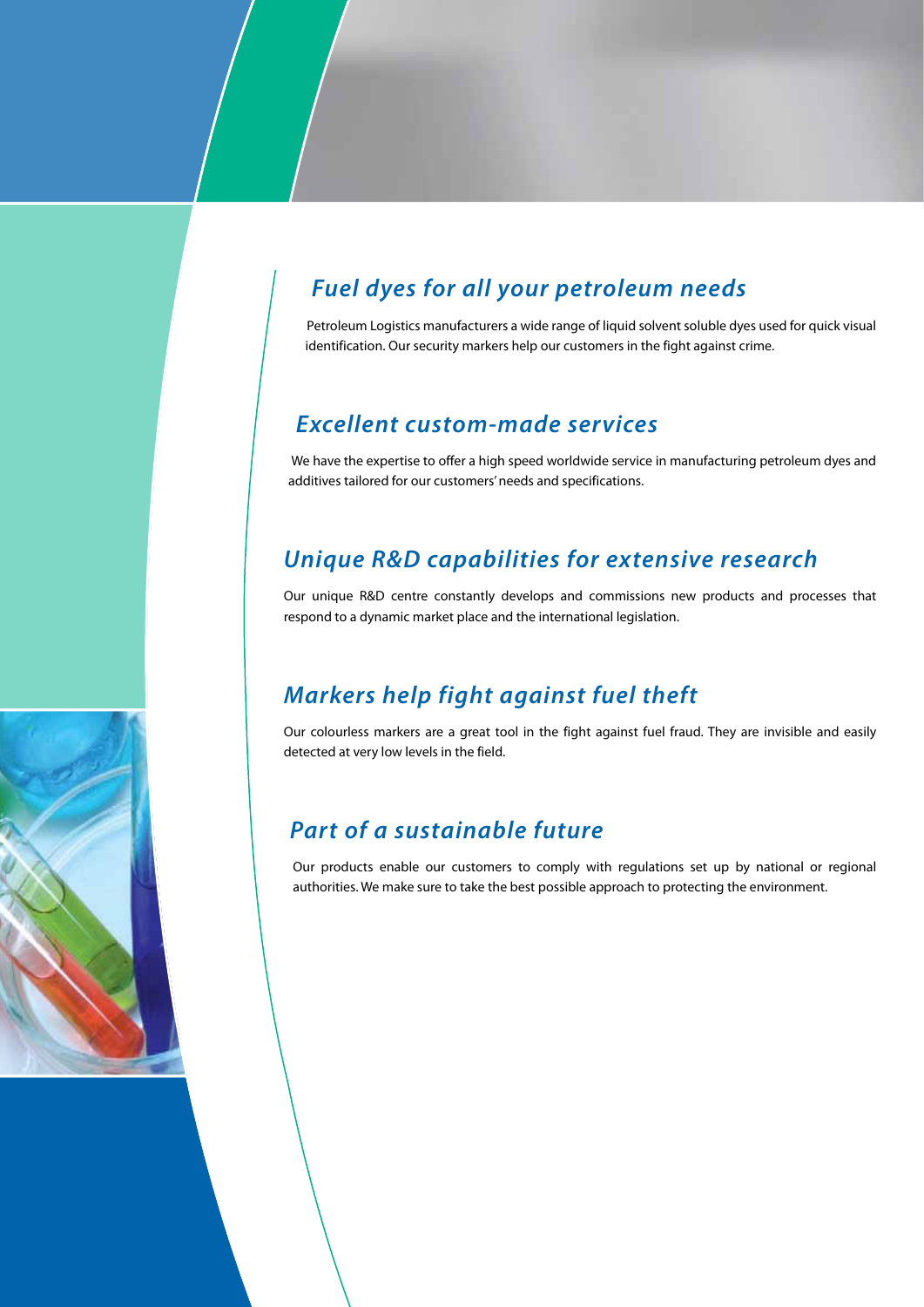



Petroleum Logistics offers petroleum additives for the international petroleum industry and has over 20 years of experience to its credit.

Our petroleum additives range covers - Antioxidants for diesel, gasoline and biodiesel, visible colourful dyes, petroleum markers, fluorescent petroleum dyes and invisible petroleum markers.

We are a flexible and customer focused company providing a first class customer service. We aim for world class performance by understanding and serving our clients, by continuously improving quality, health and safety, protecting the environment, and optimising the supply chain.

#### *Our expertise*



Petroleum Logistics offers products specifically developed for fuel that keeps clients safe. We offer a wide variety of dyes and fuel additives for national and international petroleum markets designed to meet current legislation. In addition to our colour matching capabilities, we also offer a fast track service of unique products tailored to meet our clients' needs and specifications.

**REG UNLEAD DIESEL AVGAS** 

We have been actively involved in the transport industry worldwide with our transportation fuel logistics capabilities, such as competitive fuel transportation and transportation security products. Our main clients are oil companies, transport companies and fuel terminals, local governm ents, police forces and the military.

Our range of dyes and markers has been designed to meet national fuel marking legislation and customer requirements throughout the world.

#### *Our capabilities*



Petroleum Logistics offers products developed by its own Research and Develpment centre. Our teams of engineers, chemists and customer support experts continuously develop and commission new products and processes to help meet customer needs in a dynamic market place. We offer cost effective, high-speed reliable solutions that help identify and tag fuel for fraud detection.

We work closely with our global network of agents and distributors to provide excellent technical and commercial local support to the end users.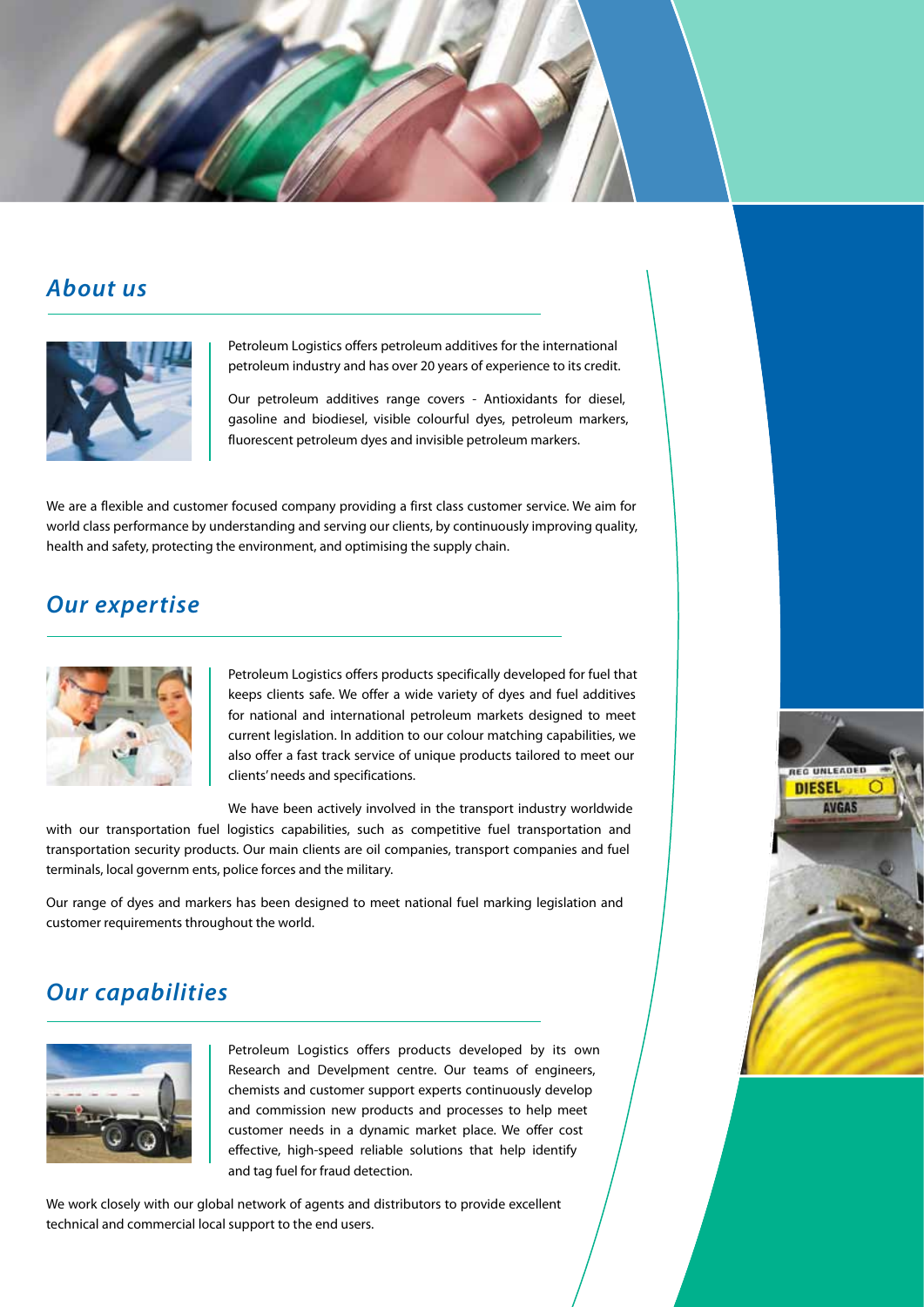# *The perfect solution against fuel theft*

Fuel theft has become a global issue. The high price and high rate of duty on fuel makes it an attractive target for theft, particularly within a company that has private fuel storage.

Our dyes and markers are used to identify the fuel and to prevent this practice or provide evidence of fuel theft.

Our liquid dye allows clients to colour all of their petroleum based products in most colors for easy traceability:

- This prevents employees to use petroleum based products for their personal gain.
- • This is a product developed solely for Petroleum Logistics that guarantees quality with a dilution ratio of 20,000 to 1 or more.

Our markers can be used to check the product integrity at the refinery, on the roadside or in the laboratory for high quantitative accuracy.

They are resistant to simple removal techniques. Simple roadside testing with a portable analyser showing the concentration of marked product in the fuel sample is available; this allows for successful prosecution of perpetrators and discourages fuel fraud.

#### *Our Dyes and Markers*



The colour dyes featured above are only part of a wider palette offered by Petroleum Logistics. Our service includes any colour combination tailored to suit clients' needs and requirements.



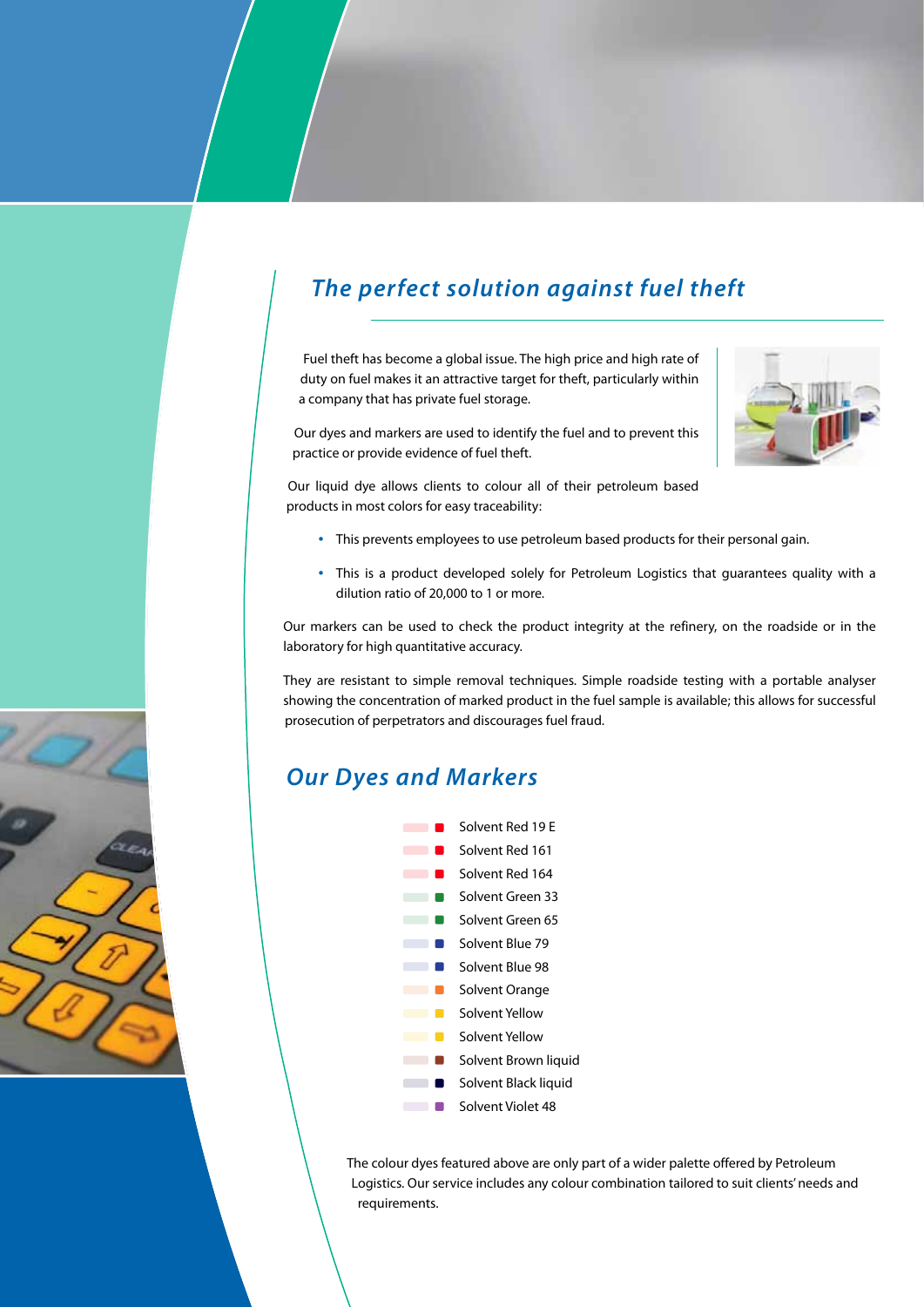

# *A professional range of dyes and markers*



Our dyes give colour to the fuel. We offer them in both liquid and solid form for easy addition to fuels and solvents and according to our customers' needs. Our dyes are safe for health and environment and can be easily handled in oil refineries, terminals and even on bulk oil tankers for dosing as the oil is being discharged.

Our colours are designed for the world market of petroleum products such as petrol, diesels, gasoline, oils, lubricants and greases.

Markers are colourless chemicals added to fuels; they can be detected by either adding a specific reagent to produce a measurable colour or by placing a sample of fuel directly into a portable spectrophotometer to obtain a quantitative result in the field. The invisible/colourless markers can be detected with our reagents from the petroleum product even at 3-4 ppm levels.

Further testing under laboratory conditions to produce firm evidence for any legal proceedings can be subsequently performed. Euromarker is one of our most popular markers and a great tool in the fight against fuel fraud. It is invisible and is easily detected at very low levels in the field.

### *Fuel identification & brand marking*



Our dyes are used to identify leaded, unleaded and leaded replacement fuels or different octane level gasoline in various countries.

Brand marking of fuel is essential for oil companies looking to maintain the integrity of their high quality fuel brands.

By marking their high grade fuels and sample testing throughout

the downstream supply chain, we help oil companies ensure their customers satisfaction, good brand image and quality reputation.

We help prevent petrol stations from selling fake branded fuels. By using our markers in branded fuels we ensure product quality and reduced pollution caused by dirty fuels.

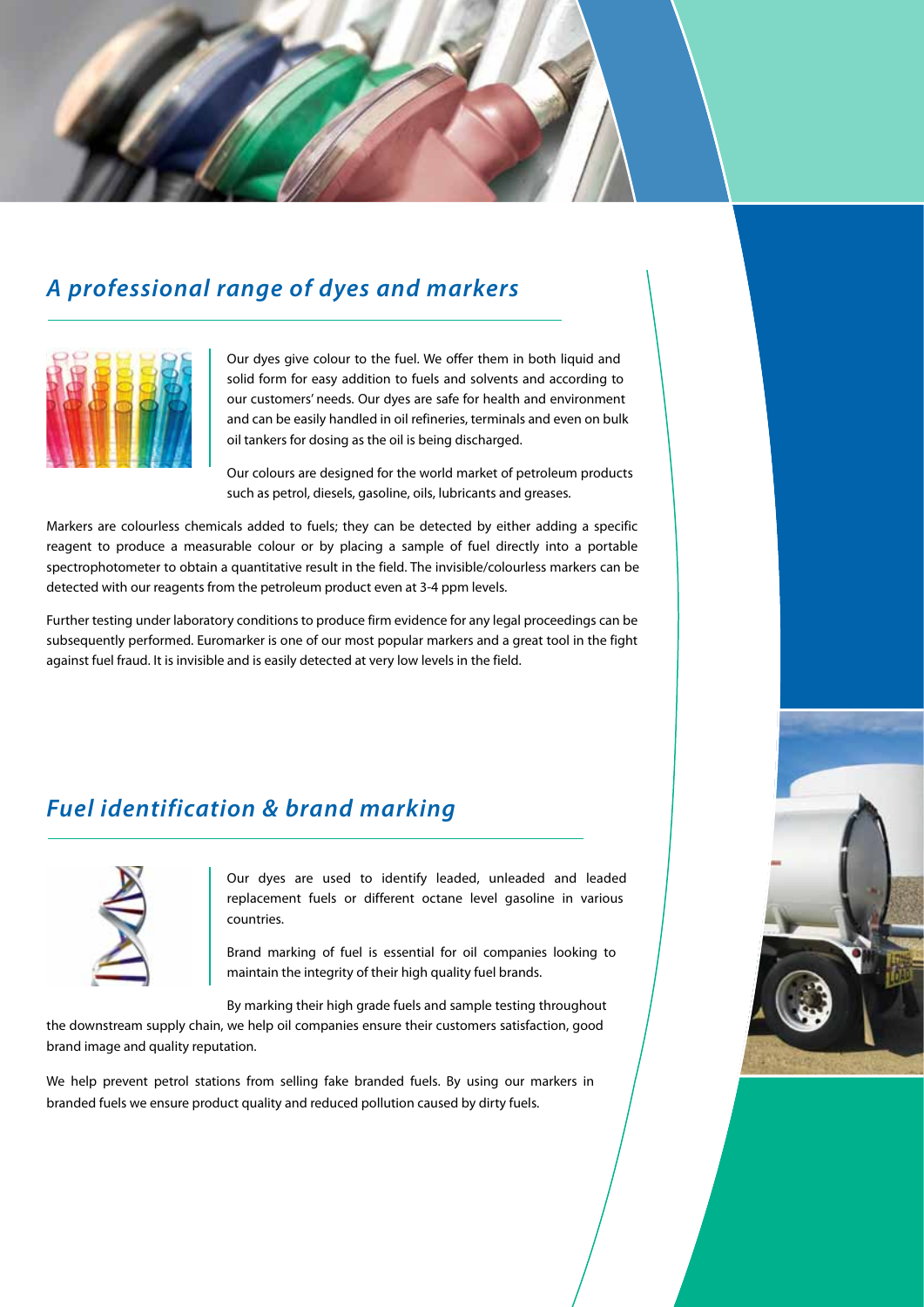# *Performance Additives and Anti-Oxidants*

Our Antioxidants are equivalent to Octels / Innospec AO series and are highly effective in jet fuels, gasoline and diesels. They are manufactured to meet petroleum refinery requirements as per grade of refining.

Their basic objective is to stabilize fuels, prevent oxidation in lubricants, and the polymerization in gasoline that leads to the formation of engine-fouling residues. The recommended dosage level is 2-3 liters per 10000 liters of petroleum product.

We have developed a comprehensive range of additives:

- • Diesel Stabilizers
- • Fuel Antioxidants
- • Biodiesel Antioxidants for rape seed oil and soybean oil-based biodiesel
- • Diesel Lubricity Improver

#### *Biodiesel Antioxidants*

Our range of Biodiesel Antioxidants is very effective on biodiesels made with a specific percentage of rape seed oil, soybean oil, palm oil and vegetable oil. The recommended dosage level in this case may differ between 3 to 14 litres per 10,000 litres of biodiesel or 300 - 1400 ppm per litre of biodiesel.



We have expertise in customising a biodiesel antioxidant as per the quality of the biodiesel and we accordingly recommend a suitable product for exclusive stability.

Petroleum logisitcs range of Antioxidants is comparable to Albermarles Ethanox 4733, Ethanox 4737 and Ethanox 4740.

Our Research and Development team is constantly researching and designing new types of products in order to continually extend the pallet of products offered to our valued clients.

#### *ISO 9001:2000 certified products*

All our products are ISO 9001:2000 certified products and have:

- **High concentration** 
	- Long term physical and colour stability
	- High quality, low impurity

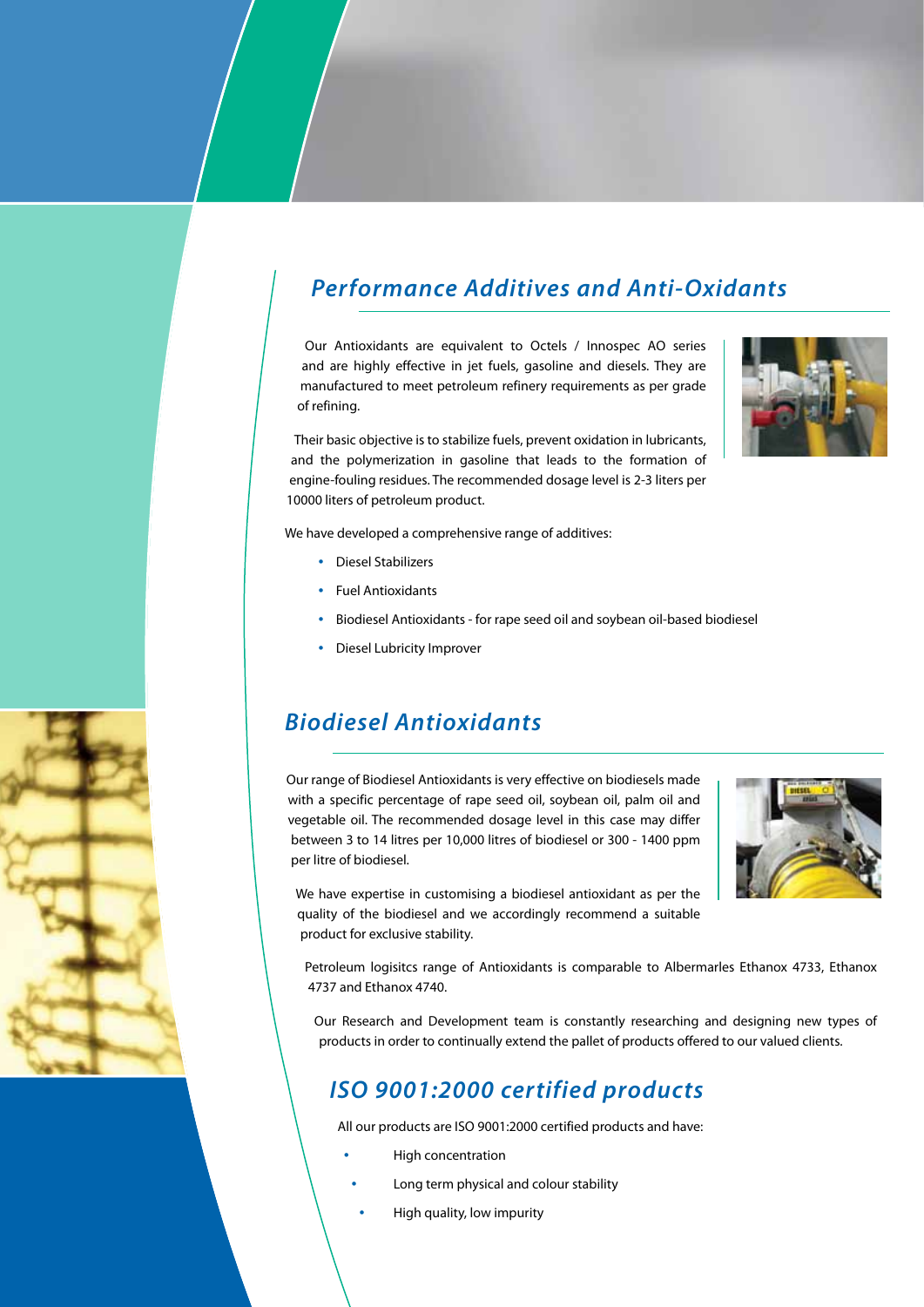#### *Lubricant Antioxidants*

Our range of lubricant antioxidants help enhance thermal stability, reduce sludge formation and improve lubricant performance, extending the life of lubricants in any application.

They also reduce thickening and inhibit acid formation in a variety of products, including engine oils, automatic transmission fluids, industrial oils, as well as compressor oil and gear and hydraulic oils.

#### *Pour Points Depressants (PPD) for Lubricants*

Also known as PPDs, pour point depressants are polymers designed to prevent wax crystals in lubricants from agglomerating or fusing together at reduced ambient temperature. PPD's role is to improve low temperature flow performance. If lubricants are not adequately protected with pour point depressants, the flow characteristics can be adversely affected, which may have a negative impact on engine performance and protection.

Our range of Pour Points Depressants (PPD) help improve low temperature flow performance, and increase engine capability for easier starting, less engine wear and longer engine life.

Selection of PPD depends on the lubricant base stocks, the additive package and the viscosity index improver used in a formulation. Pour Points Depressants (PPD) are a critical performance element in today's lubricants and we work closely with OEMs to keep abreast of the real life operating conditions.

#### *Dispersants*

Our dispersant agents are added to lubricating oils used in automotive engines to prevent the accumulation of varnish-like deposits on the cylinder walls. They are also added to gasoline to prevent the buildup of gummy residues.

### *Fuel Antioxidants*

Our fuel antioxidants can be used in all petroleum-based fuel, from gasoline, and jet fuel, to diesel and kerosene.

They extend storage life and protect fuel systems by increasing resistance to oxidation. They also act as oxidation inhibitors in biodiesel, a renewable alternative fuel.

In addition, they help reduce gum formation, the main cause of poor combustion by forming deposits on the injectors and pistons. Excessive gum can also lead to fuel-filter plugging.

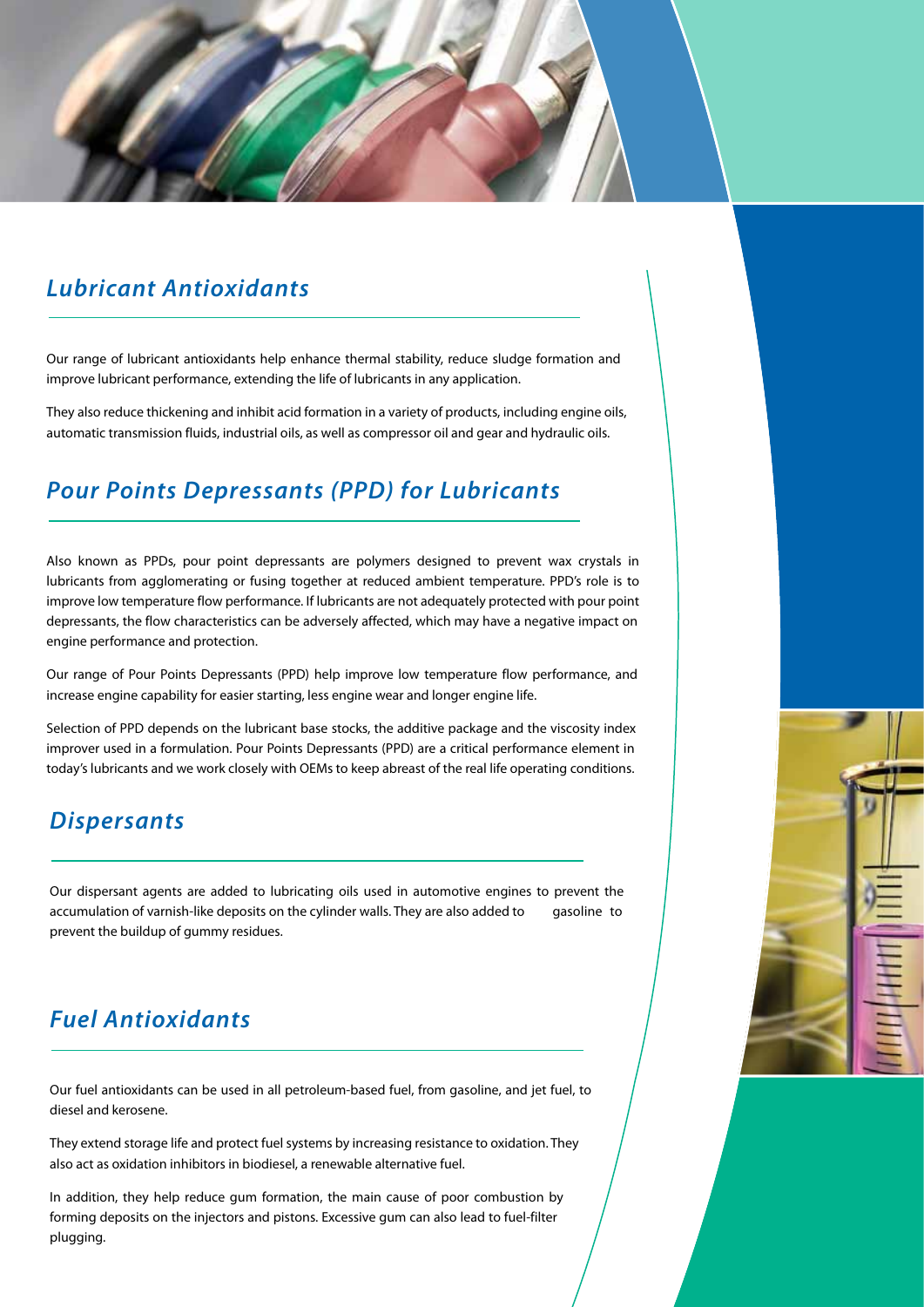#### *Diesel Stabilisers*

Our range of distillate additives stabilizes diesel fuels by preventing the formation of gums, insoluble residues and color bodies.

We offer a wide range of other functional fuel specialities additives that can be combined with our diesel stabilizers for optimized fuel performance.



### *Lubricity improver*

Fuels must meet minimum lubricity requirements to protect components such as fuel injector pumps and fuel injectors against premature wear. When processing fuels to remove sulphur or reduce aromatic levels, a typical side effect is a drop in fuel lubricity.

Petroleum Logistics range of lubricity improvers provide boundary lubrication between moving fuel system components. We aim to help refiners meet today's fuel lubricity requirements and prepare for cleaner-burning fuels in the future.†a film addition, we aim to be an active participant with the industry and its customers in developing the lubricity standard.

### *Middle distillate flow improver and WASA*

Middle distillate fuels contain waxes that tend to precipitate at lower temperatures. This can cause blockage of filters and lead to failures of engines or heating systems. Middle distillate flow improvers (MDFI) improve the low temperature flow characteristics of the fuels or the pour point and pumpability specifications. MDFIs are tailored to perform effectively in a wide variety of fuels.



Cold Flow Plugging Point Improvers for Diesel†Waz crystals form within

the fuel when diesel fuel is cooled to temperatures below their cloud points. In addition, biodiesel produced from high melting point feedstocks such as tallow and palm have poorer cold flow properties than those produced from soy and rapeseed oils. CFPP improvers modify the size and shape of wax crystals in the fuel, minimise filter plugging and improve cold start performance. CFPP improvers allow fuels with a high concentration of wax to meet CFPP specifications.

#### *Conductivity improver*

Conductivity improvers help mitigate the risk of fire or explosion. They improve the conductivity of the fuel, and allow any electrostatic charge built up during high volume transport of the fuel to safely dissipate without generating a spark.

This prevents ignition of volatile substances which might be present in the area.

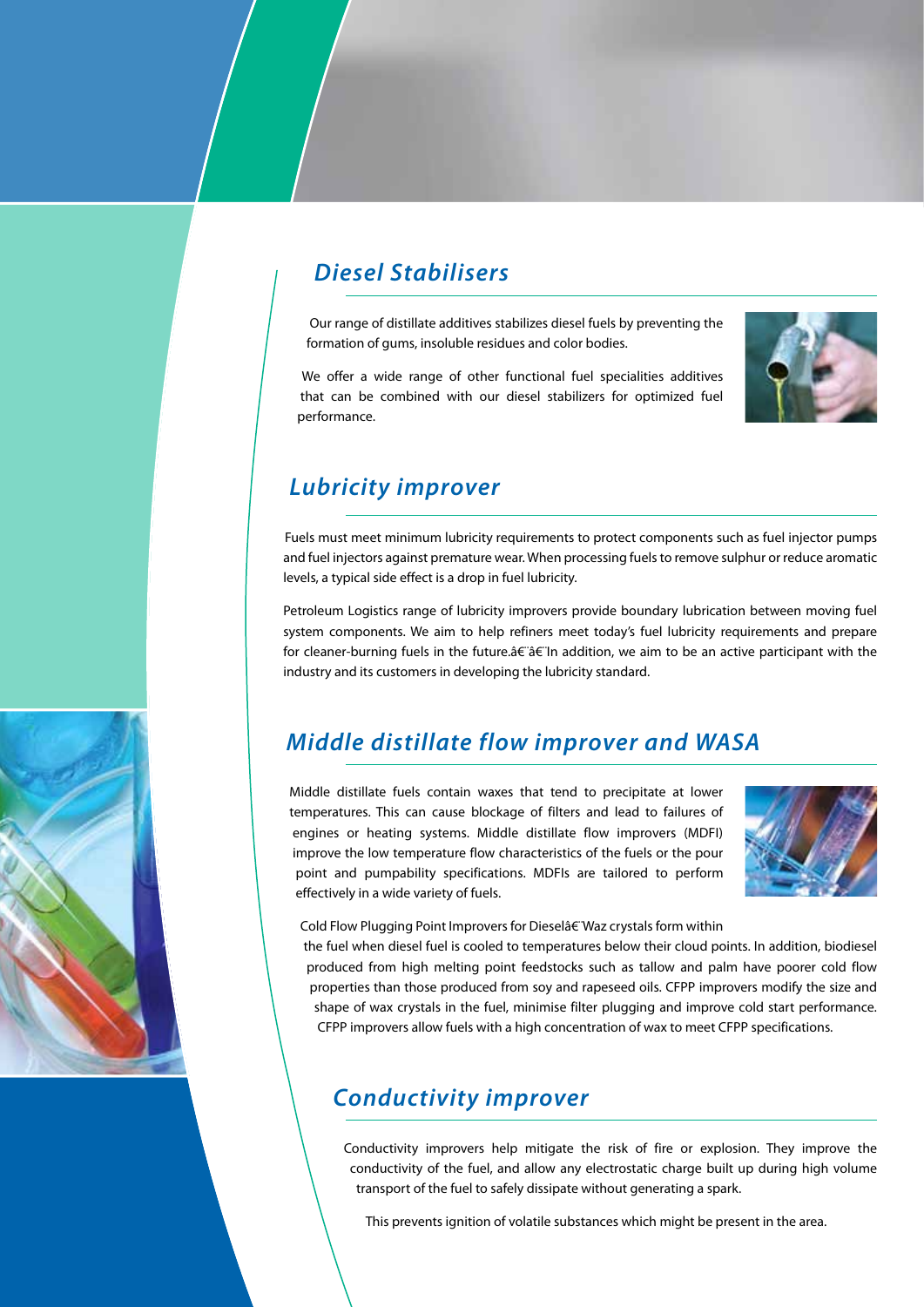

#### *Dehazers*

Our dehazers are designed to remove water from automotive gasoline, diesel and heating fuels, protecting against corrosion and future water ingress. Dehazers break water micro emulsions, ensure



brightness and clarity of product, and enable use of strong detergents in performance oils. They also improve water tolerance of additives.

They contain no metals, eliminating any contribution to high temperature corrosion during combustion.

Dehazers are developed for specific fuel types such as Gasoline Dahazers, Gas Oil Dehazers as or Lubricant Dehazers.

# *INN898 Multi-Functional Gear Oil Additive*



The INN898 is our premium quality multi-functional gear oil additive package.

It has a unique sulfur and phosphorous composition used to formulate automotive lubricants and industrial gear oils meeting API GL 4, API GL 5 & US 224 levels of performance.

### *INN797 Multi-Functional Gear Oil Additive*



We offer the unique INN797 - a premium quality multi-functional gear oil additive package based on a sulfur and phosphorous chemical process.

It is used in formulating automotive lubricants and industrial gear oils meeting API GL 4, API GL 5 & US 224 levels of performance.

#### *CTB404*



Our CTB404, an over-based calcium sulfonate specially formulated as an economical total base number booster (TBN) in diesel crankcase lubricants. It helps prevent detergency and rust build up.

The CTB404 can also be used in lubricants and greases that require excellent corrosion protection.

## *HP2932 Multi-Purpose Engine Oil Additive*



Our HP2932 is a multi-purpose additive package suitable for formulating economy grade gasoline and diesel crankcase lubricants.

Together with providing excellent control of deposits, rust oxidation, HP2932 is ideal for controlling corrosion, wear and oil consumption in normally aspirated engines.

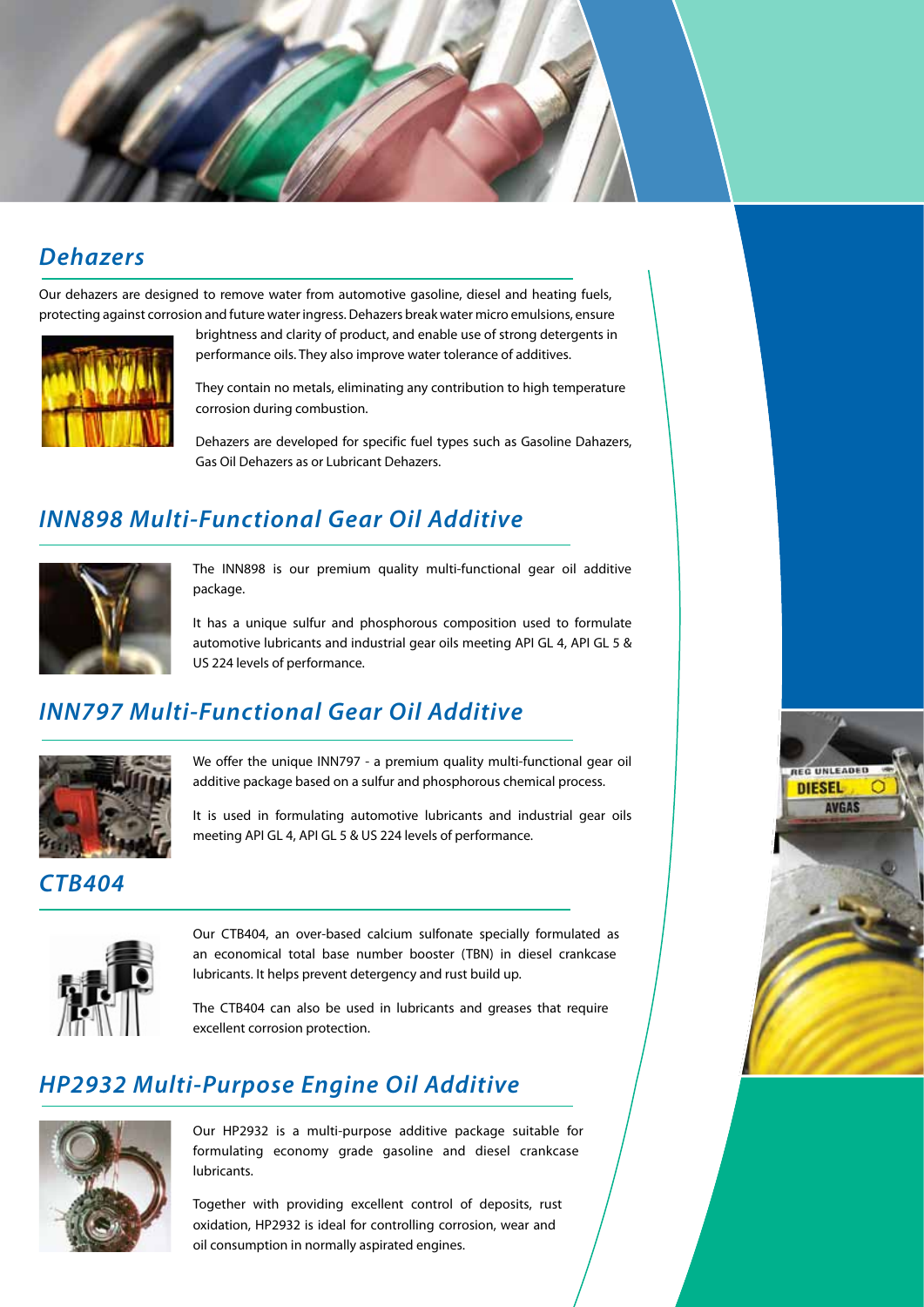# *Drilling & Mud Chemicals*



- • Cloud Point Glycols which are extensively used in Water based Muds for Shale Inhibition & Lubricant properties
- • Polyamines which are used in Water based Muds as Shale stabilizer
- • Primary & Secondary Emulsifiers used in Oil based Muds
- • Defoamers / Antifoam used in water based Muds
- • EP Lubricants used in water based Muds
- • Drilling detergents
- • Clay Stabilizer (Substitute for PHPA)
- • Oil Wetting Agents

#### *Oilfield / Production Chemicals*



- Flow improvers / Pour Point Depressants / Wax Inhibitors for smooth & trouble free transportation of crude oil from exploration sites to refineries
- • Asphaltene Dispersants
- • Polymeric Surfactants for invert emulsion (w/o emulsions)
- **Demulsifier Components/ Concentrates**
- Deoilers / Reverse Emulsifiers
- Mutual Solvents for Rig-wash
- • Paraffin Dispersant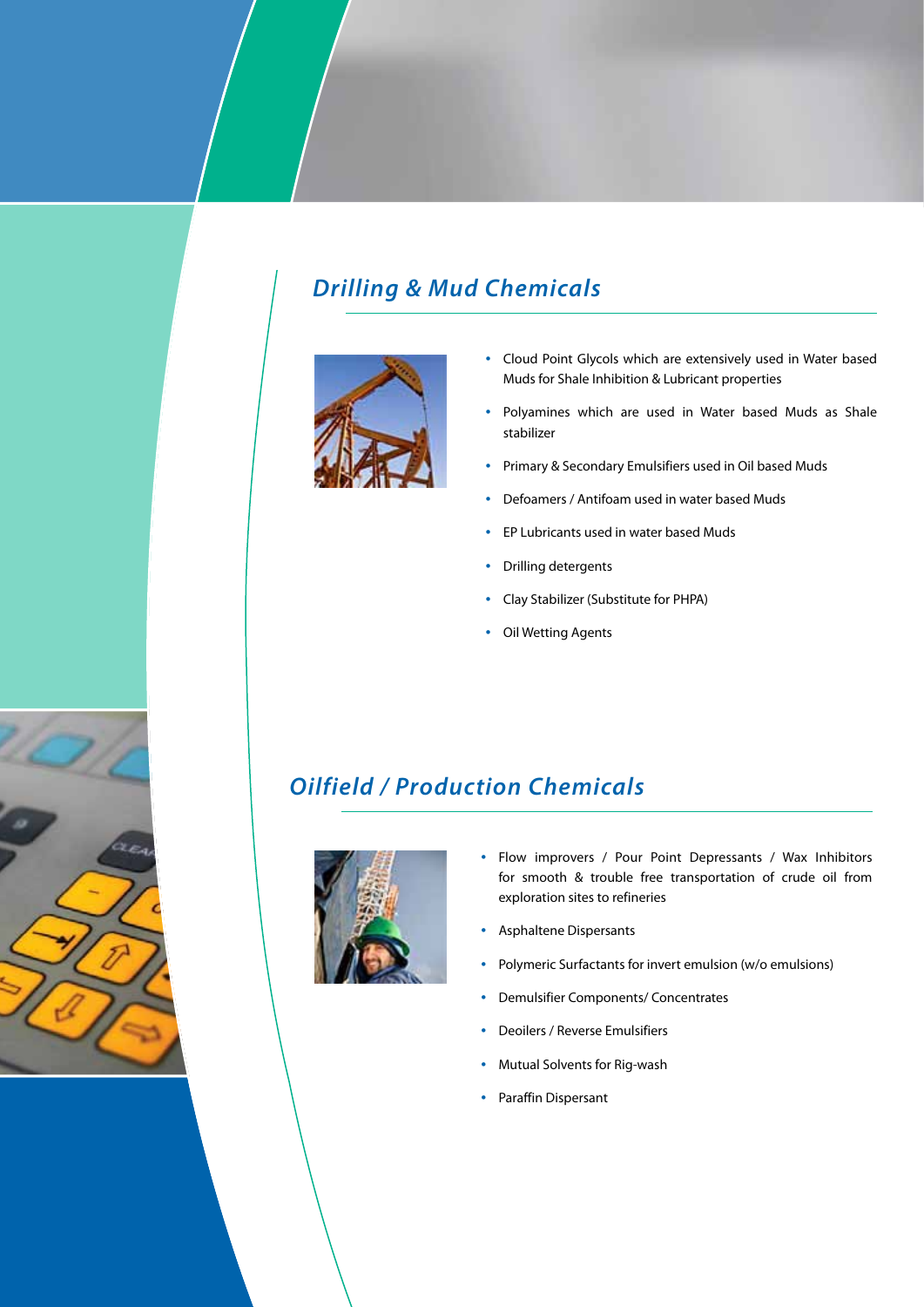# *Quality control instruments*

Through our agents we are able to supply the full range of Stanhope Seta products who are world leaders in quality control instruments used to measure the physical characteristics that determine the quality and consistency of petroleum and oils.

We have supplied many diverse industries across the world including oil refining, petrochemical, lubricants , plastics and the transport industry to name but a few.



#### Flashpoint Test

The Seta Multiflash fully automatic flash point tester is unique in covering the widest range of test methods.

The instrument is configured as a universal base unit with a choice of interchangeable modules that implement Pensky-Martens (A and B), Abel, Cleveland, Tag, Small Scale (Setaflash Rapid Equilibrium), and Equilibrium tests.



#### Freezing Point

The 16990-2 Seta Freezing Point Apparatus comprises sample tube, paddle, unsilvered flask, cork stopper/thermometer support, and an insulated metal case with a viewing slot.



#### Vapour Pressure

The Setavap 2 Vapour Pressure Tester is an automated instrument for the measurement of the vapour pressure of gasoline, solvents, light crude oils, and other similar products using the "Mini" method.

Fully evacuated chamber technology guarantees that the sample is tested under a full vacuum, as required by the "Mini" test methods, unlike the expansion technologies that rely on moving pistons.



#### **Distillation**

The Setastill distillation unit, mounted to the left, comprises a flask support mechanism, heater elements, and the heater controller. The flask is supported by a drop-in ceramic-glass support board mounted to a platform that is adjustable for height.